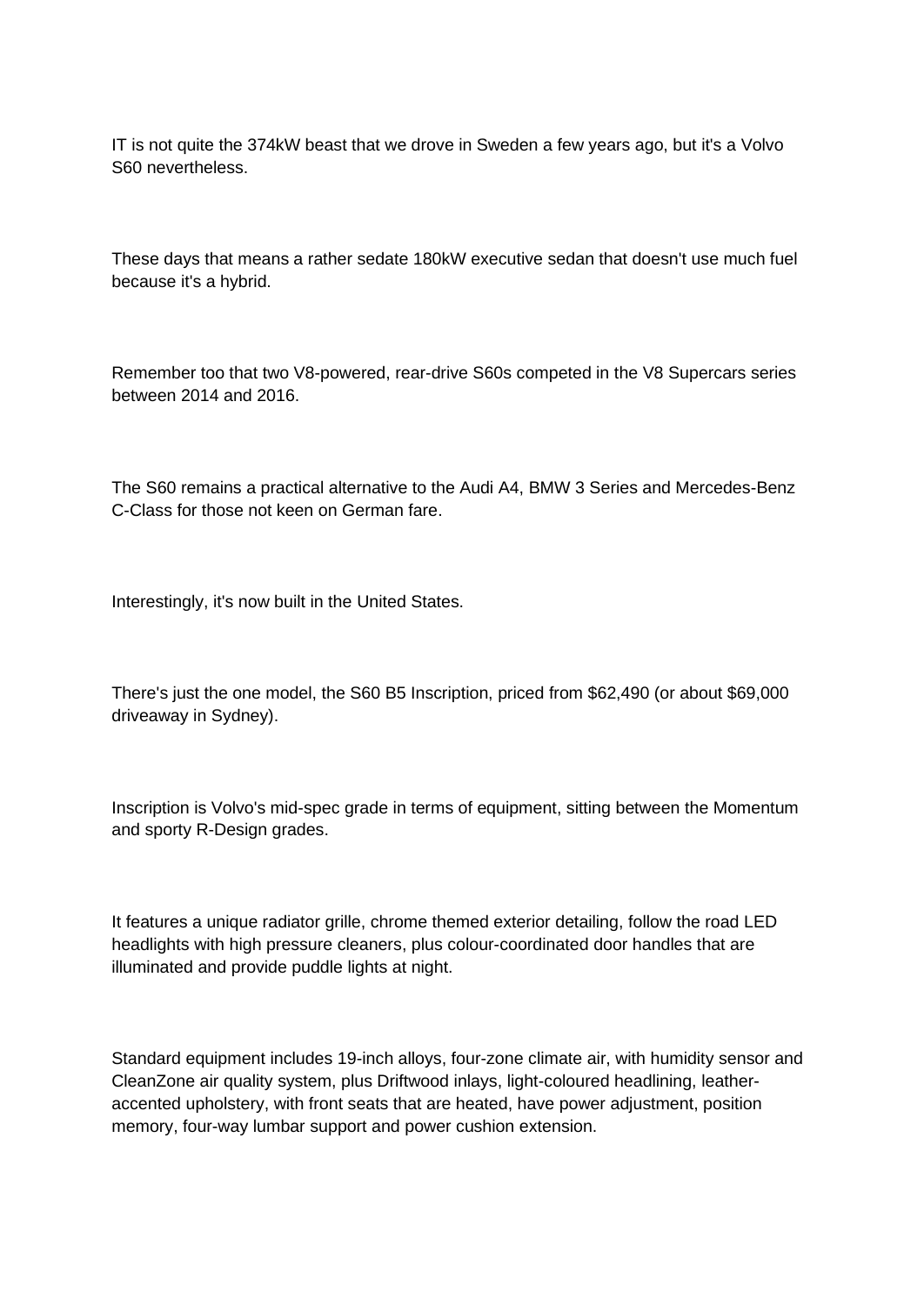There's also keyless entry and start, head-up display, auto lights and wipers, auto dimming inside and outside mirrors, 360-degree camera, auto parking, and front and rear park sensors.

There are eight colours to choose from, all a no cost option.

Our test vehicle was optioned with Lifestyle Pack: Panoramic Sunroof, Tinted Rear Windows, Bowers and Wilkins Premium Sound (\$5700), Perforated Nappa Leather Accented Charcoal/Charcoal Interior (\$3000); Advanced Air Cleaner (\$500), and Metallic Paint (no cost option).

It brings the total price to \$74,190, before on-road costs.

Standard infotainment consists of 10-speaker 'High Performance' audio, 9 inch vertically mounted touchscreen, Bluetooth (including audio streaming), DAB digital radio, Apple CarPlay and Android Auto, wireless device charging, 2 x USB ports, plus satellite navigation with road sign recognition.

A large, central volume control knob sits below the screen for quick adjustment, but most features are controlled with a prod or swipe of the touchscreen, which is easy to use.

Safety comprises dual front, side, and curtain airbags, Autonomous emergency braking (City, Interurban & Vulnerable Road User), and lane keep assist (LKA) with lane departure warning (LDW).

Adaptive cruise control includes Pilot Assist, Driver Alert, Lane Keeping Aid, Adjustable Speed Limiter function, Oncoming Lane Mitigation, Blind Spot Information (BLIS) with Cross Traffic Alert (CTA), Front and Rear Collision Warning with mitigation support, and Run-off road Mitigation.

Pilot Assist supports the driver with steering, acceleration and braking on well-marked roads up to 130km/h.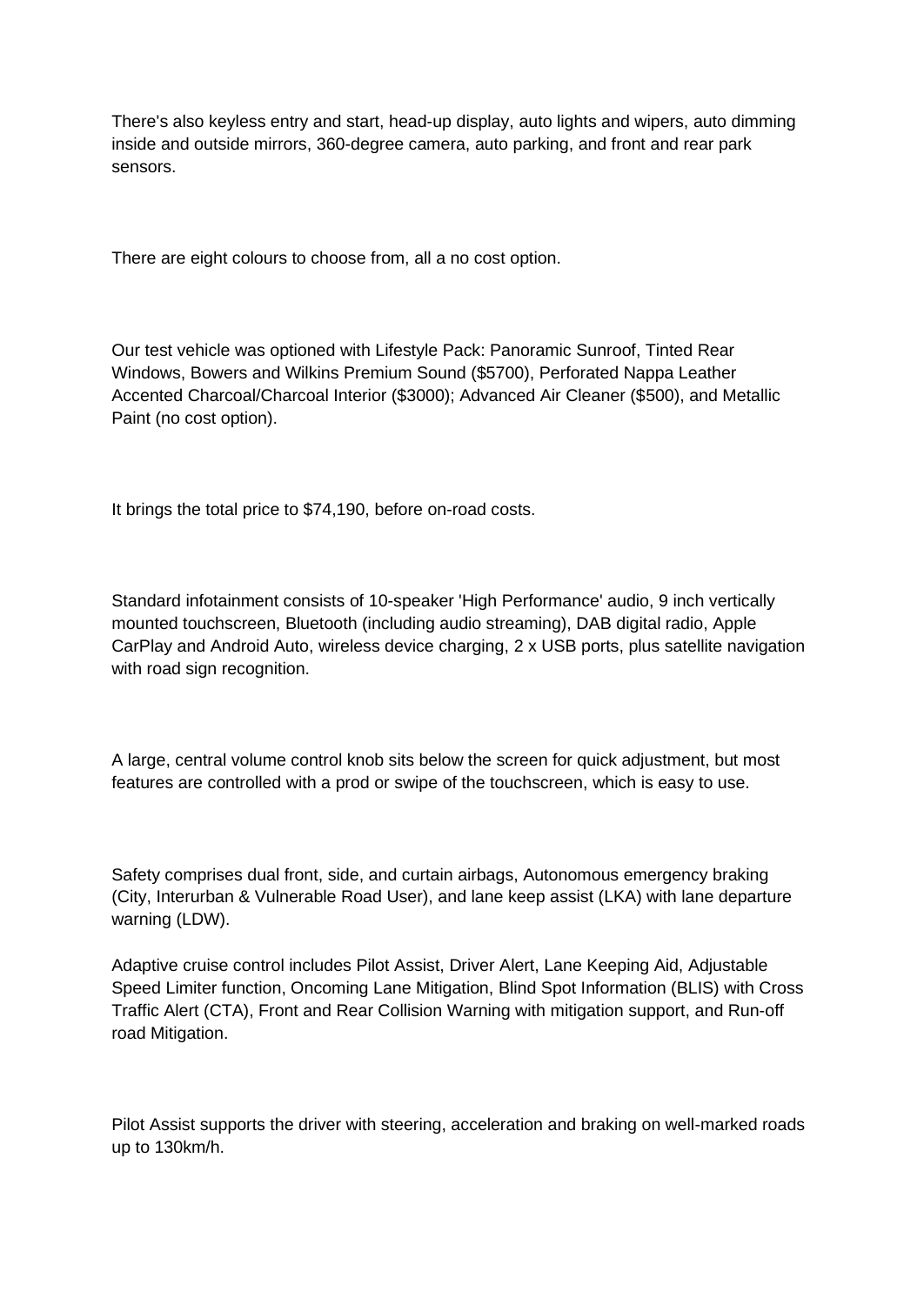S60 is covered by a 5-year/unlimited kilometre warranty (8 years for battery).

Servicing is every 15,000km or 12 months, and two prepaid service plans are available: three years/45,000km for \$1500, or five years/75,000km for \$2500.

S60 is powered by a 2-litre mild hybrid, four-cylinder turbocharged petrol engine.

The combination delivers a handy 183kW of power and 350Nm of torque, with power to allfour wheels via an eight-speed traditional style automatic.

Dynamic, Eco, and Comfort drive modes are accessed via the touchscreen, and you can adjust the level of steering assistance to suit your taste.

The dash from 0 to 100km/h takes 6.5 seconds, while top speed is limited to 180km/h (it's a Volvo safety thing).

Suspension is double wishbones at the front and integral axle rear suspension at the rear, with what Volvo describes as Dynamic Chassis.

Switching to Dynamic mode sharpens the way the car responds and handles, but to be frank, it was a little too busy for our liking, so we reverted to Normal.

There's no gear change paddles on the steering wheel either, but you can change gears using the transmission shifter.

The thing is it's a little stiff and awkward to use. In fact, the positioning in relation to the seating position and fall of your hand feels all wrong.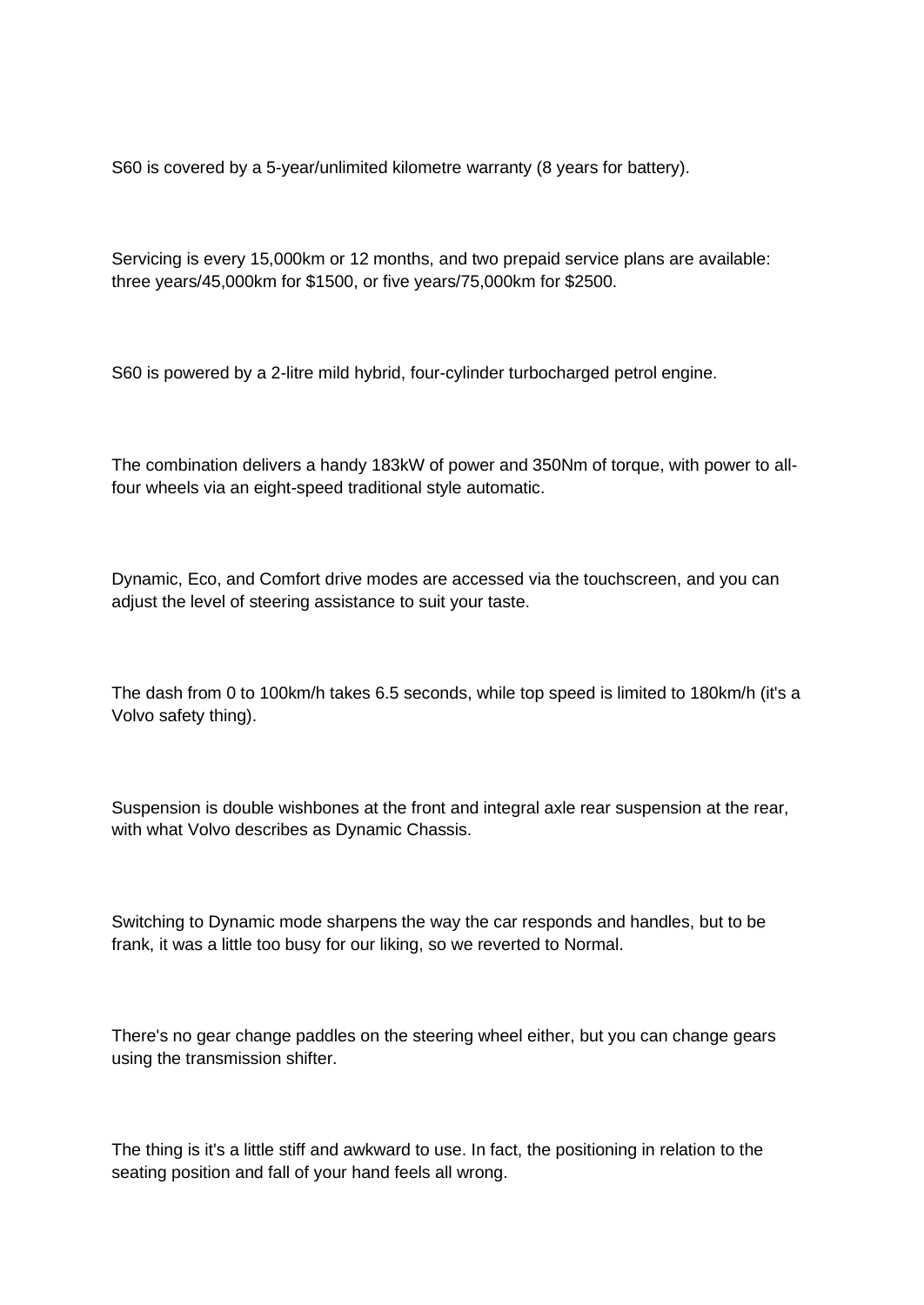In a stint hustling across the countryside along some backroads, we spent most of the time shifting between 3rd, 4th and 5th gears, which keeps engine revs in the desired zone.

The ride feels crisp and sporty and there's plenty of grip thanks to all-wheel drive and Michelin Sport Pilot tyres.

Ultimately, however, the suspension is a little soft to really get into it.

At one point the seatbelt suddenly cinched tight when the car bounced over an undulation and the suspension unloaded at speed.

At the same time, it's satisfying to drive.

S60 is a standout design with clean, athletic lines, a short rear deck, and longish bonnet.

It manages to be understated while retaining a personality.

Inside it's classic Scandinavian, a mix of charcoal, lighter shades, metal finishes and the grey driftwood inlays.

With seating for five, it's shorter than a Toyota Camry, but has a longer wheelbase which means more legroom, but a smaller boot.

Cleverly the back seat back folds to accommodate longer loads, with a hidden storage compartment under the floor of the boot and space saver spare.

It's perhaps timely to point out S60 doesn't get the latest Google operating system (yet), but it does have iPhone support as well as speed camera warnings, which nanny G confiscates.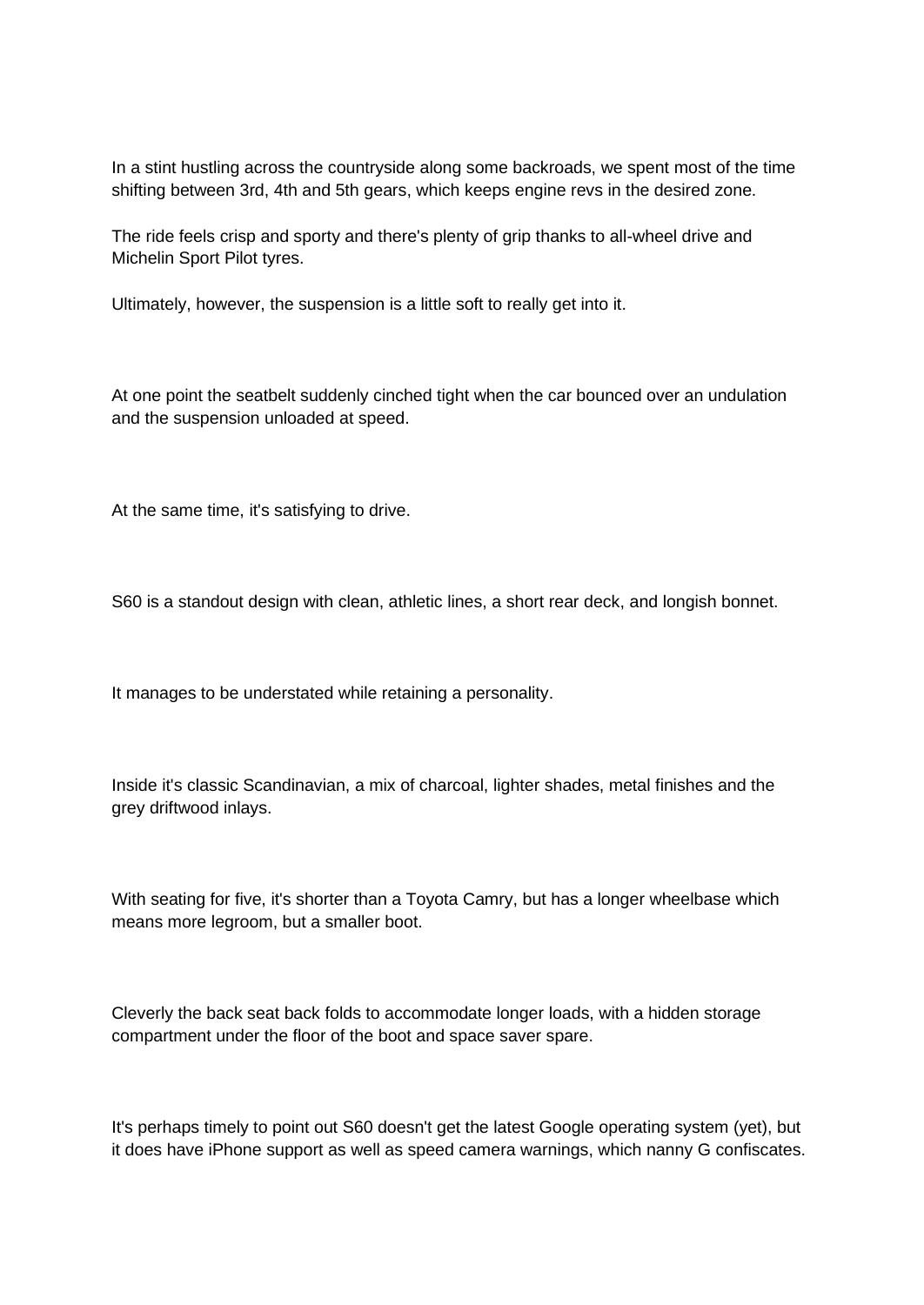The Lifestyle pack - if you can afford it - includes the impressive Bowers & Wilkins audio system.

With 15 speakers and 1100 watts of power, it features brushed metal speaker grilles as well as a cute tweeter which sits snugly atop the dash.

Four room modes including 'Concert Hall' and 'Jazz Club', allow you to recreate the acoustics of a specific room inside the car.

If you spend most of your time listening to music in the car, it's well worth the investment.

Private locking allows you to keep the luggage and glove compartment locked when you lend out your remote key.

This stops both compartments from being unlocked with the remote, but the central locking and ignition can be used as normal.

Additionally, the boot lid overlaps the hidden storage compartment under the load floor, making it impossible to open from the inside.

Fuel consumption from the 60-litre tank is a claimed 7.2L/100km.

We were getting 8.4L/100km after 400km.

**What we like?**